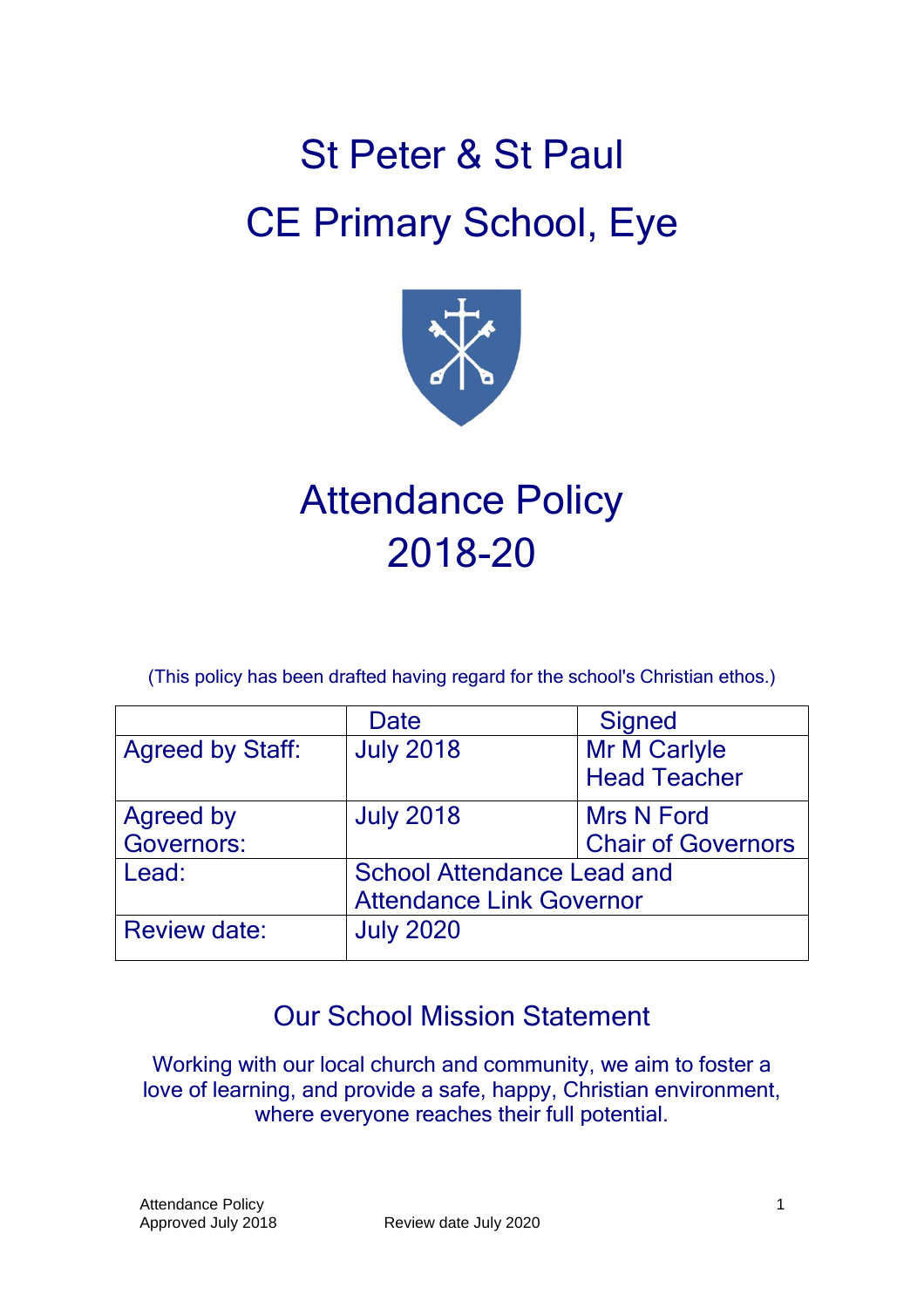## **St Peter and St Paul Attendance Policy**

#### **Rationale:**

Eye Primary School is committed to providing an education of the highest quality for all its pupils and recognises that this can only be achieved by supporting and promoting excellent school attendance for all. This is based on the belief that only by attending school regularly and punctually will children and young people be able to take full advantage of the educational opportunities available to them. High attainment depends on good attendance. (Research results illustrating this fact can be found in Appendix A).

#### **Aim:**

The aim of this policy is to ensure that the school has a robust registration and attendance monitoring system in place such that attendance can be properly managed and it will be possible to know, with certainty, at any one time, which children are in school, able to learn and safe from harm.

#### **The Partnership Between Parents/carers and the School:**

The whole school community – pupils, parents and carers, teaching and support staff and school governors – have a responsibility for ensuring good school attendance and have important roles to play. It is the responsibility of both the school and parents to support attendance and to take seriously any problems that may lead to non-attendance.

This policy has been drawn up after consultation and is based on current government and Local Authority guidance and statutory regulations. The school will ensure that the policy is on the website and also accessible via the school office.

#### **Parents/Carers:**

The prime responsibility for ensuring children receive an appropriate and fulltime education rests with parents/carers (defined by the Education Act 1996 as those with parental responsibility and those who have the care of a child), who will be supported and encouraged by the School. They fulfill this responsibility by making sure that their children attend school regularly.

Parents/carers should consider themselves partners with the school in the education of their children. The Home-School Agreement which parents sign is used to remind parents of their responsibilities with regard to attendance and reminds them that children should attend properly dressed and have the right equipment for the day. It also asks them to work in partnership with the school by: attending parents' meetings and consultations, taking an interest in their children's work and activities and contacting the school if they are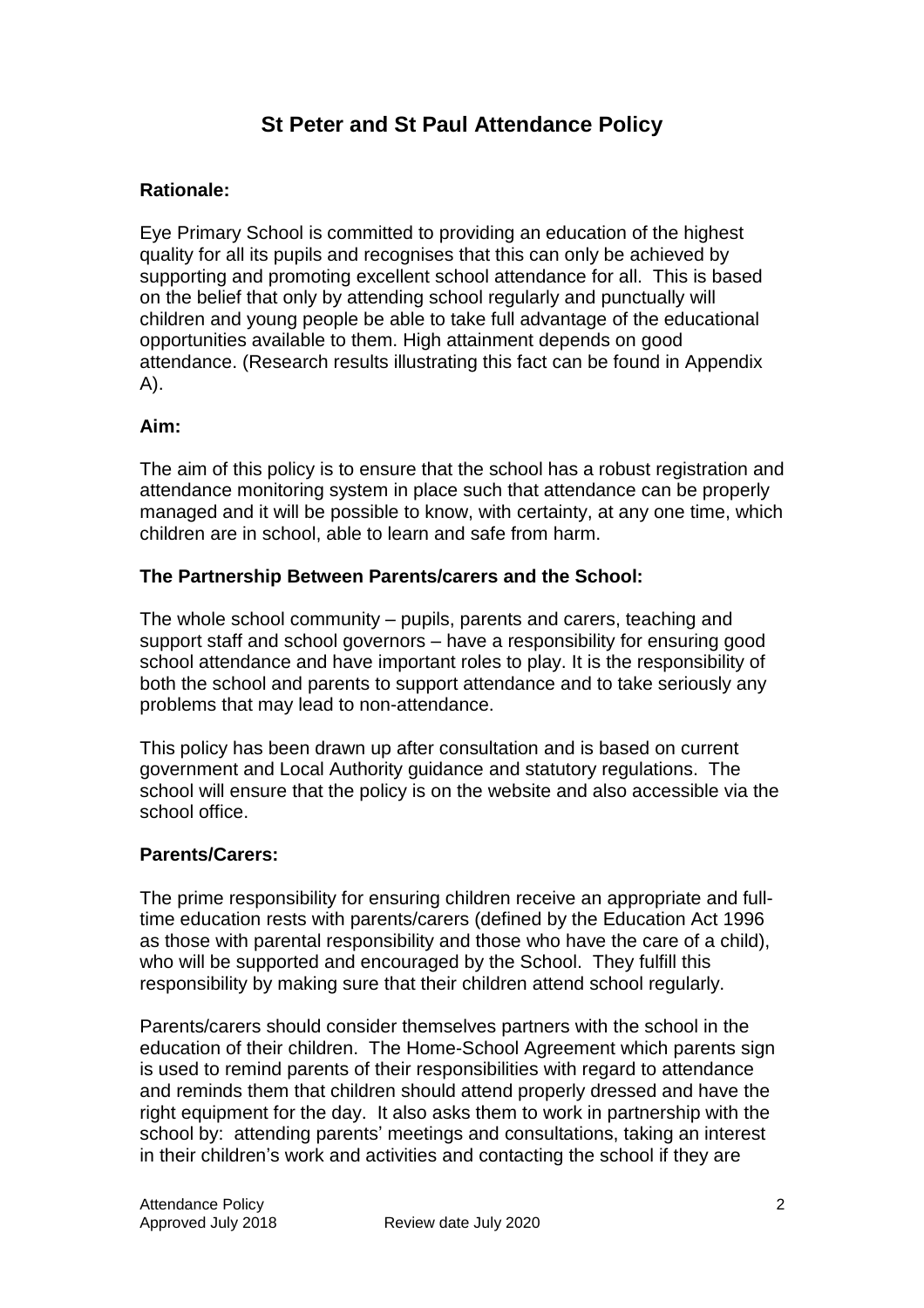aware of any concerns or problems which might affect their children's work or behaviour.

It is the parents'/carers' responsibility to keep the request for absence to a minimum. They should not expect the school to automatically agree any requests for absence, and not condone unjustified absence from school.

Parents/carers will be expected to inform the school of the reason for a child's absence on the first day of absence by telephoning the school on 01379 870497. When the call is received, a 'record of message re pupil absence slip' is completed and given to the class teacher for inclusion in the pupil's records. The cause of absence should be specified.

In cases of poor school attendance, or where a pupil suffers serious harm, such information could be required in court or used to assist a serious case review commissioned by Suffolk Safeguarding Children Board.

#### **The School's Roles and Responsibility:**

#### **a) Staff**

All staff have a key role to play in supporting and promoting excellent school attendance and in providing an environment in which all pupils are eager to learn, feel valued members of the school community and look forward to going to school every day.

Staff also have a responsibility to set a good example in their own attendance and punctuality.

In accordance with the law, the school is required to report pupils who fail to attend regularly, except where such absences are covered by a medical certificate. The Education Welfare Officers (EWOS) are consulted when there is difficulty in determining whether absence is justified. The EWO may then visit the home.

#### **b) Attendance Leader**

A member of the Senior Leadership Team will oversee, direct and co-ordinate the school's work in promoting regular and improved attendance and will ensure that the Attendance Policy is consistently applied throughout the school.

This Leader, aided by Pupil Administrative staff, will also ensure that attendance data is complete, accurate, analysed regularly and shared weekly, together with associated issues, with the Senior Leadership Team. They will also ensure that this data is regularly made available to all staff, pupils and parents and ensure that a report is prepared for the governing body to be included in the Head Teacher's termly report to governors. The report should include commentary on the trajectory of the school's attendance data and the school attendance targets as well as outlining measures taken to improve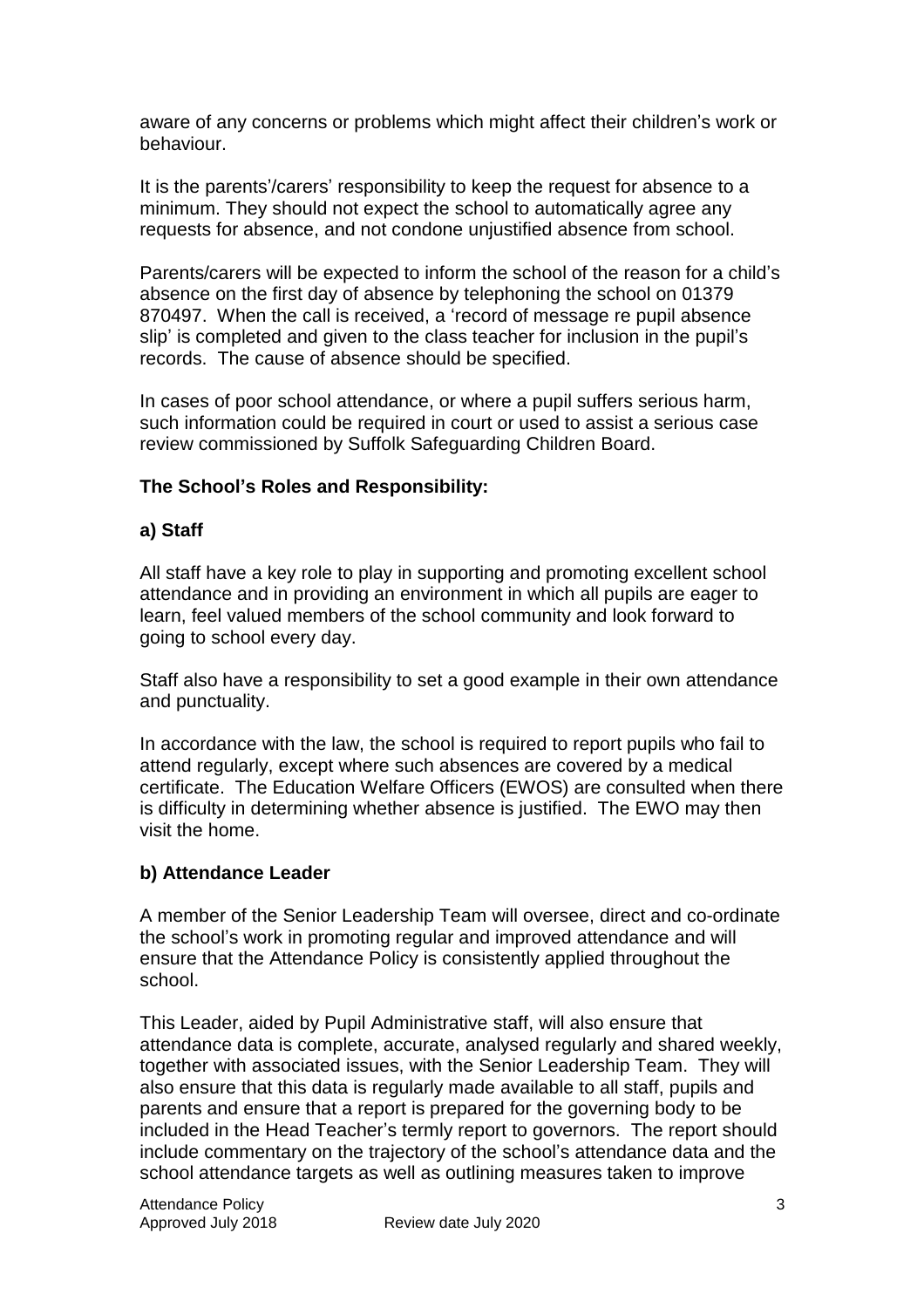attendance. This will ensure that attendance issues are identified at an early stage and that support is put in place to deal with any difficulties.

Attendance is monitored by year group, class and by reasons for absence. It is also analysed by gender, ethnicity, pupils with special educational needs and those who are vulnerable to poor attendance.

The Attendance Leader will also ensure that all staff responsible for taking registers, including any temporary or supply staff, receive sufficient training to enable them to perform the task accurately.

#### **c) Governors**

The Governing body has a responsibility for safeguarding and promoting the welfare of children who are pupils at the school which includes ensuring that robust attendance procedures are in place and that school attendance is strictly monitored and any problems or barriers to attendance are identified and addressed.

#### **Registration:**

The school is required to mark the attendance register twice each day; once at the start of the day and once during the afternoon session. Classroom teachers, teaching assistants or such other person designated by the Head Teacher are responsible for completing the attendance registers using the prescribed codes (Appendix B).

The register will be called promptly at **9:00am** and **1:00pm** by each class teacher or teaching assistant and a mark will be made during the registration period in respect of each child. The registers will close at **9:05am** and **1:05pm**.

Registers open and close at these regular set times so that they are familiar to all staff, pupils and parents. In very severe weather the school may lengthen the period during which the register remains open.

The Attendance Register must record, for each session, whether pupils are present, absent, attending an approved educational activity, or unable to attend due to exceptional circumstances. The register codes which should be used can be found in Appendix B of this policy. Any child who is not present at the appointed time will be marked unauthorised absence unless leave has been granted by the school in advance or the reason for absence is already known and accepted by the school as legitimate.

#### **Lateness:**

Children are expected to arrive at school and be ready to line up in the playground for 8.55 am, where they will be taken by staff to their class for registration at 9.00am. It is very disruptive to their own education, and that of others in their class, if they are late.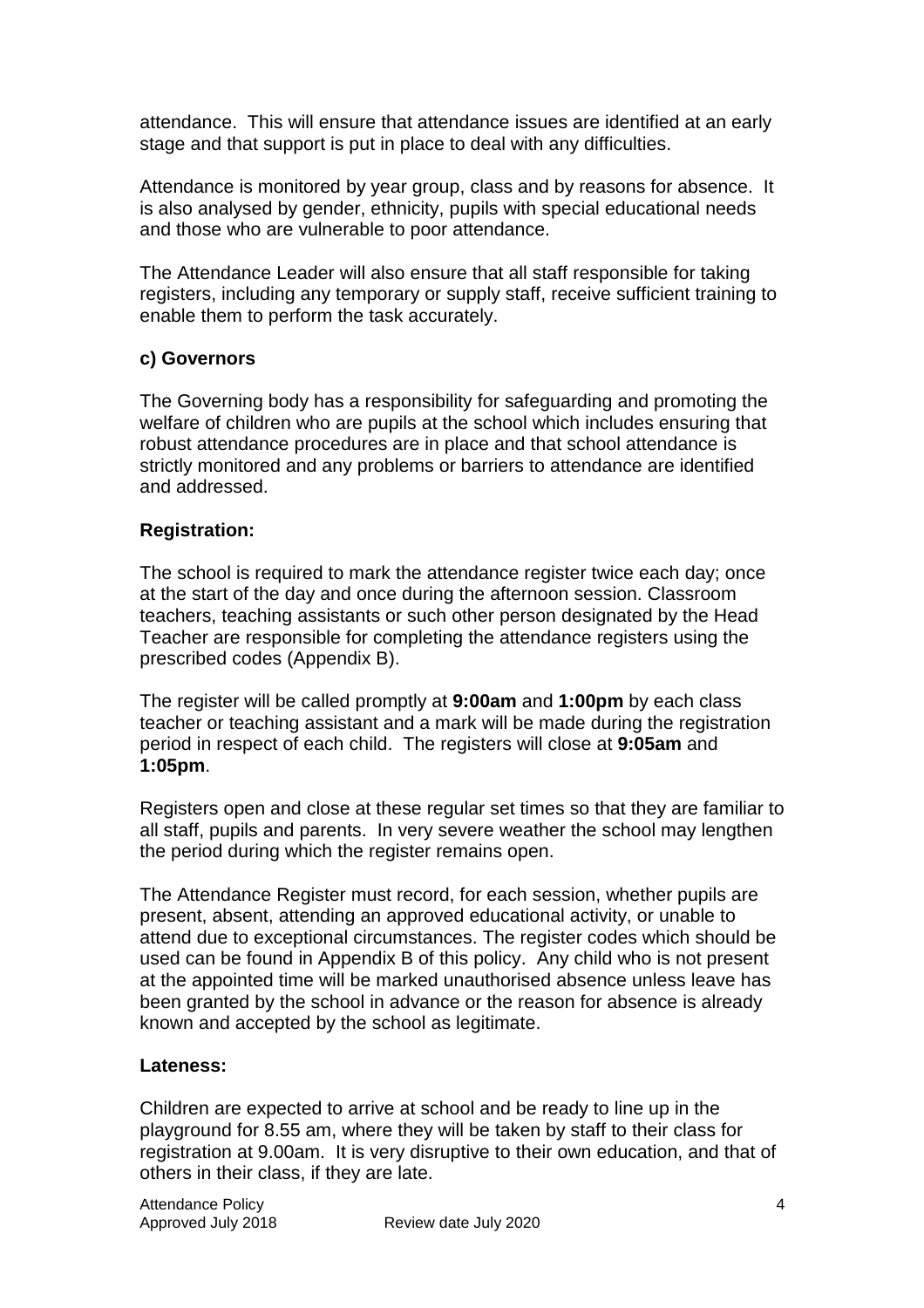Pupils who arrive during registration, but before the register closes, will be counted as **present** but get a late mark.

If a child is not in class for registration, the Head or Deputy Head will be informed and appropriate action taken.

Any pupil who arrives **after** the closing of the register will count as **absent** for that session (a session being a morning or an afternoon) and the number of minutes late will be documented. This absence will be unauthorised unless the school is satisfied that there is a legitimate reason for the pupil to be late. Such a reason **will not** include things such as missing the bus, clothes in the washing machine or lost shoes. Where the parent provides a satisfactory explanation for the lateness (e.g. the child had a medical or dental appointment), the absence will be authorised.

If no acceptable reason for the absence has been received at the time of registration, the absence is unauthorised unless or until a satisfactory reason is given. A note or explanation from a pupil's home does not mean an absence becomes authorised. **The decision whether or not to authorise an absence rests with the school.**

If no explanation about an absence is received by the school **within 2** weeks, the absence will remain unauthorised. Where a reason for absence is given and accepted by the school at a later stage, the register will be amended in such a way that the original entry and the amendment/correction are distinguishable. **The decision about whether the absence should be authorised lies with the Head Teacher.**

A pupil who is persistently absent by reason of lateness will be dealt with in the same way as other students with an emerging pattern of absence. If the matter is not resolved quickly, it will be referred to the Education Attendance Service.

For reasons of health and safety, it is important that the school knows who is in the building. Parents of pupils arriving late should therefore go the school office to sign the child in and provide a reason for the lateness. The pupil's late arrival will subsequently be shown in the register, marked as late if a satisfactory explanation has been provided by the parent, or unauthorised if not. (As admitted entry is via the school office, the register is subsequently completed by the Admin. Team).

It is also important that children leaving the premises legitimately (e.g. for a medical appointment), or returning to school later in the day, report to the school office prior to departing and on return.

A register must never remain unmarked in anticipation of a reason for absence being given. There are serious health and safety risks if there is uncertainty about whether or not a child is in school. It is important that, in the event of a fire or other emergency, schools are able to account for all pupils.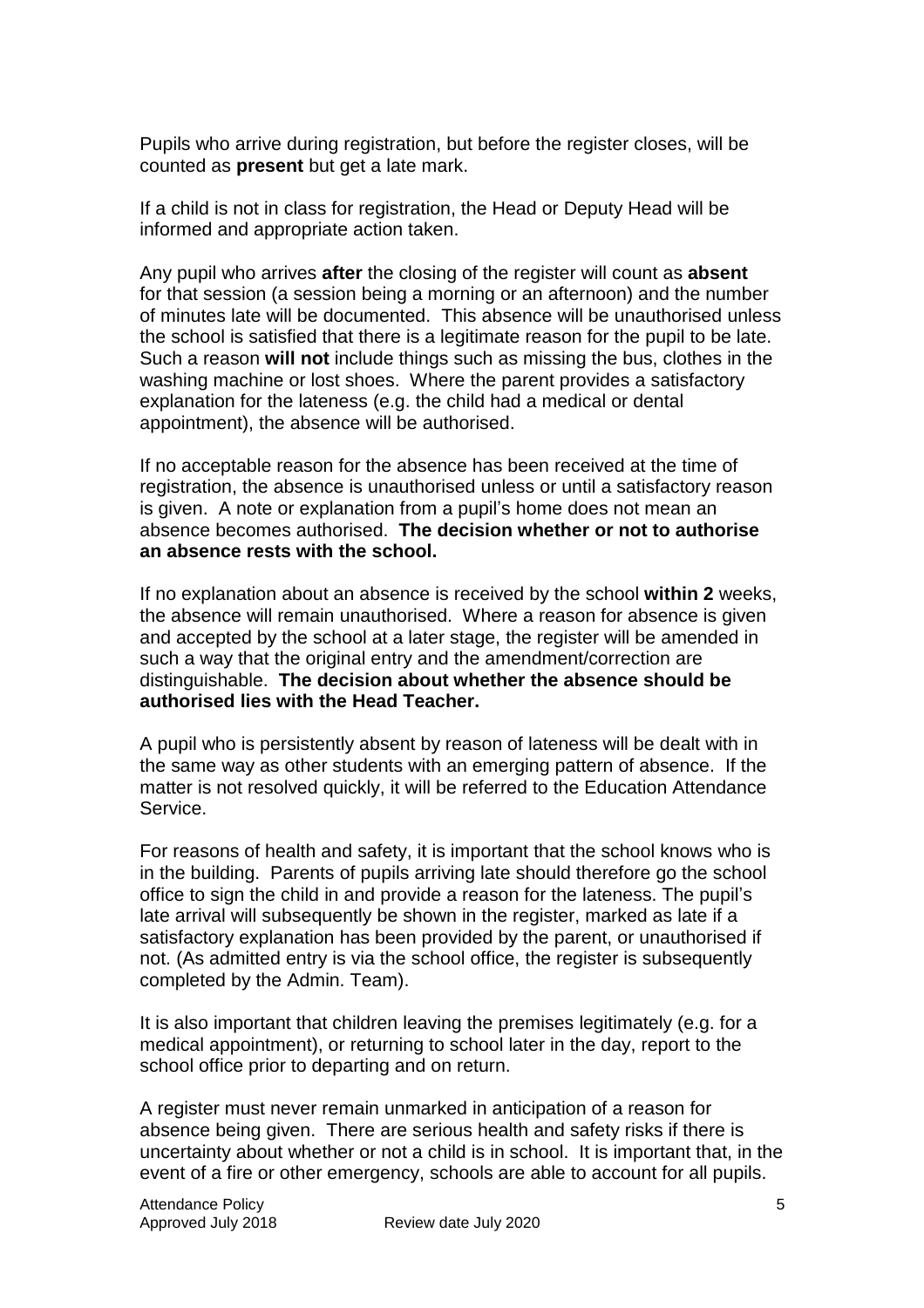It is also important to know when, if a child is subsequently reported missing, he/she was last in school.

For school days where the whole school has to close due to severe weather conditions, fire, heating failure or other structural damage, the Attendance Register need not be marked.

The attendance register is a legal document and, as such, one to be regarded seriously and marked accurately. **Changes cannot be made to the document as it may have to be produced as evidence in court.**

Accurate attendance returns are made to the DfES within the stipulated time frame.

#### **Absence:**

#### **a) Unexplained Absence**

If communication about a child's absence has not been received in school by 9:15, contact will be made with the parent/guardian.

The School has in place a system of first-day calling. This means that parents will be telephoned on the first day a pupil is absent without explanation to establish a reason for the absence. If parents cannot be reached, messages will be left with the alternative contacts who have been supplied by the parents. This helps to identify at an early stage pupils who do not have a good reason for absence or who may be absent without their parents' knowledge. If the parents are not contactable, the child will be marked as an unauthorised absence.

#### **b) Authorised Absence**

Absence will be authorised where:

- $\Box$  the school is satisfied that the child is too ill to attend;
- $\Box$  the child has a medical appointment (although parents should be encouraged to make these out of school hours wherever possible), and to return their child to school immediately afterwards – or send him/her to school beforehand;
- $\Box$  there is an unavoidable cause for the absence which is beyond the family's control, e.g. extreme weather conditions;
- $\Box$  the absence occurs on a day exclusively set aside for religious observance by the religious body to which the pupil's parent(s) belong
- $\Box$  the pupil lives more than two miles (if he/she is under eight) or three miles (if he/she has reached eight) and no suitable transport arrangements have been made by the Local Authority;
- $\Box$  the child is of no fixed abode, his/her parent is engaged in a trade which requires him/her to travel, the pupil has attended school as often as the nature of the trade permits **and**, having reached the age of six, he/she has attended 200 sessions in the preceding 12 months;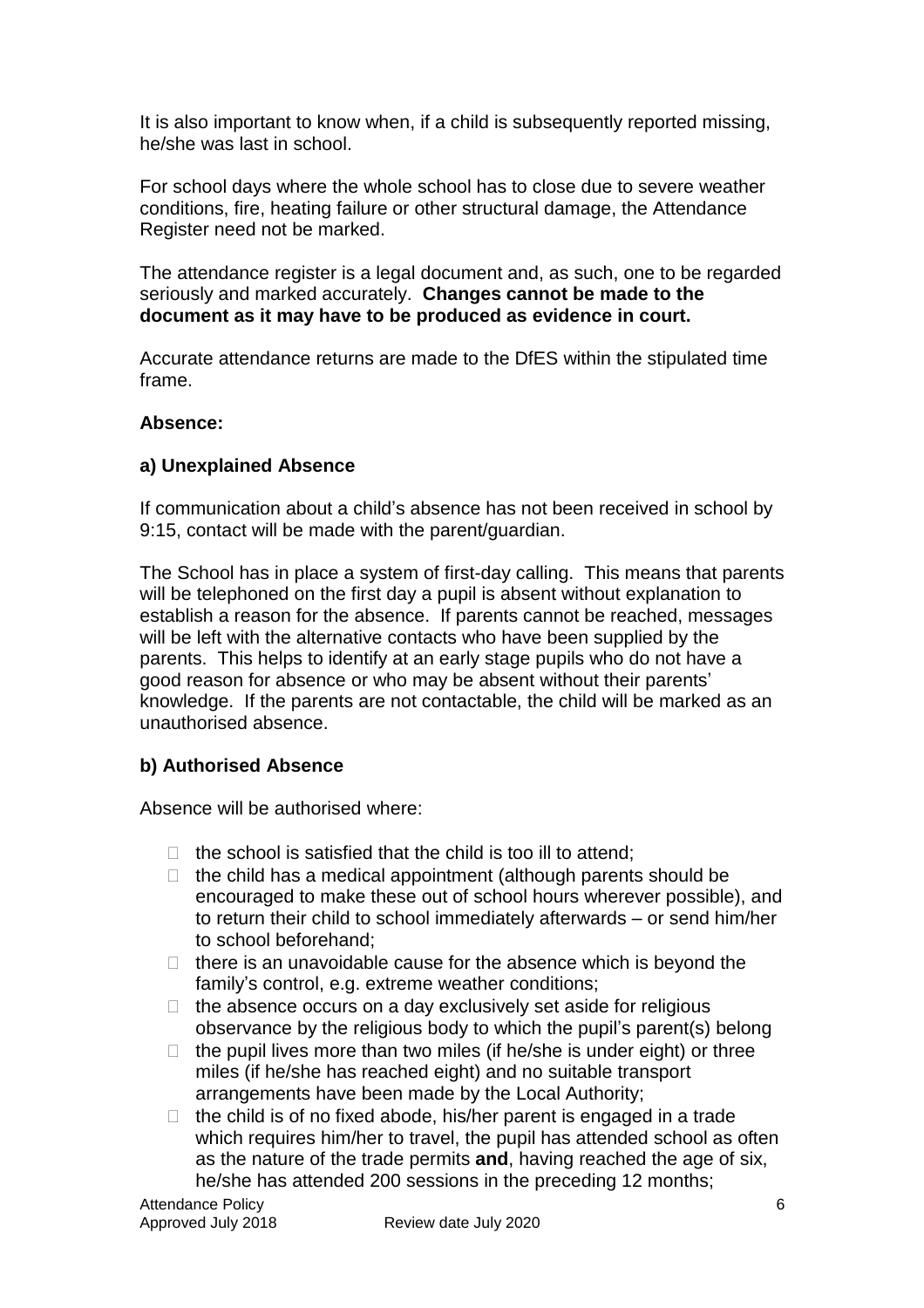- $\Box$  the pupil was absent with leave
- in other **exceptional circumstances** (eg. a family bereavement) and **for a very limited period.**

Leave *may* be granted in advance when:

- $\Box$  a pupil is to participate in an approved performance for which a licence has been granted by the LA;
- $\Box$  a pupil is involved in an exceptional special occasion in authorising such absences the individual circumstance of the particular case and the pupil's overall pattern of attendance should be considered;

#### **c) Unauthorised Absence**

The School recognises that inappropriate authorisation of absence can be as damaging to a child's education as authorised absence and will potentially send a message to parents that any reason for non-school attendance is acceptable. Potentially this practice could render children extremely vulnerable to harm. If absence is frequent or continuous, and except where a child is clearly unwell, staff at the School will challenge parents about the need and reasons for their child's absence and will encourage them to keep absences to a minimum. A note or explanation from a pupil's home does not mean an absence becomes authorised. **The decision whether or not to authorise an absence will always rest with the school.**

Absences which cannot be accounted for (and those for which the Headteacher or Education Welfare Officer feels the reason given is unsatisfactory) will be recorded as 'unauthorised'. The total number of 'unauthorised' absences is published in each individual pupil's Annual Report. The school is not obliged to accept parental notes where there is reason to doubt the validity of the explanation offered. Similarly, if no explanation for absence is offered, the absence should remain unauthorised.

Where continued absence is noted or where a pattern of absences occurs this is reported by the Headteacher to the Education Welfare Officer during one of his/her regular visits to the school.

#### **Approved Educational Activity:**

A pupil who is engaged in off-site educational activities which are supervised by the school should have his/her absence recorded as approved educational activity. For statistical purposes such pupils may be counted as present even though they are physically absent. For reasons of health and safety it is important, however, that the attendance register clearly indicates that they are not on site.

Where a pupil is engaged in off-site approved educational activities, the school will check his/her attendance on a daily basis before entering the appropriate code in the register.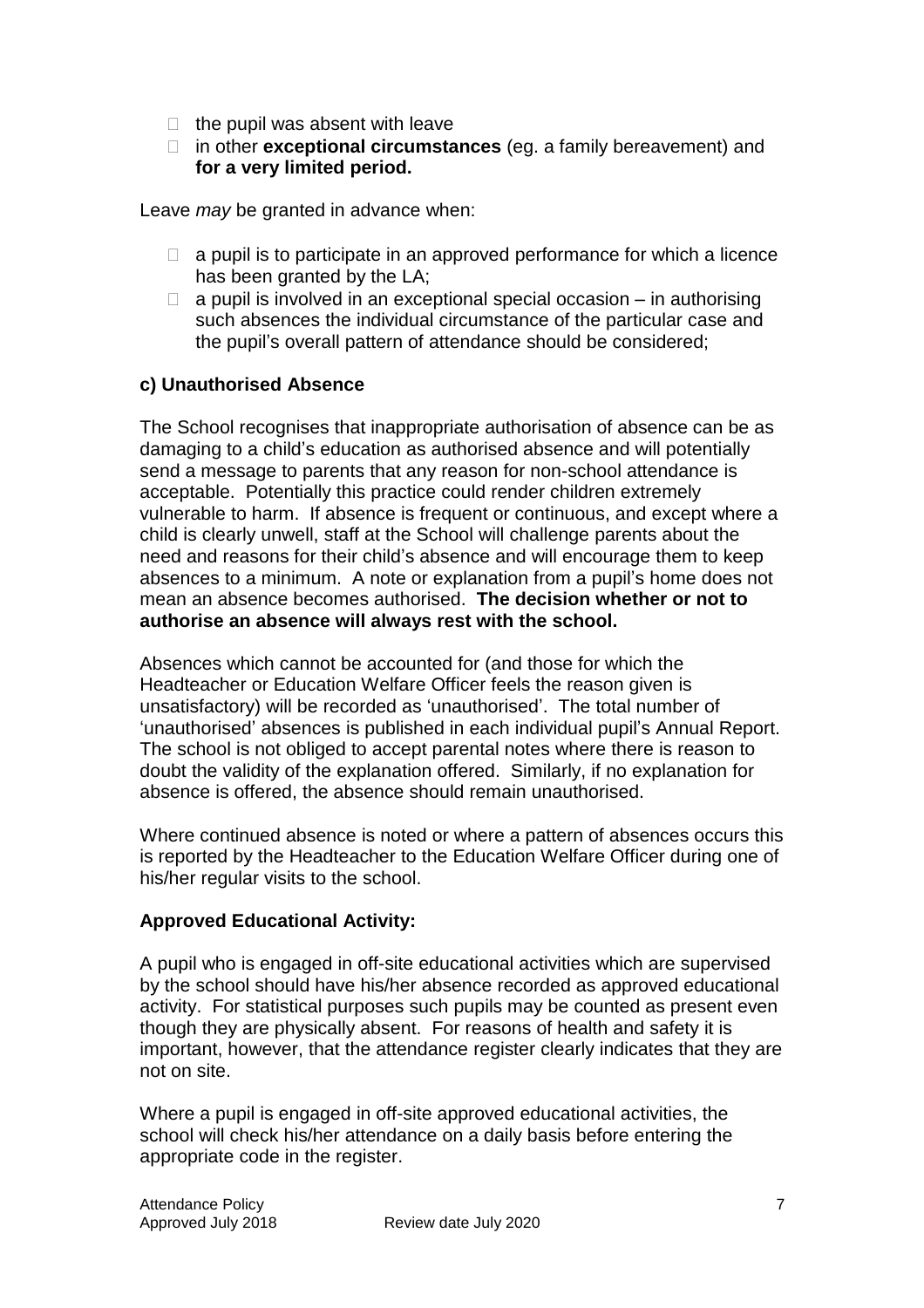An approved educational activity is:

- $\Box$  dual registration arrangements with another school, such as a Pupil Referral Unit or special school (both institutions share responsibility for the pupil – failure to attend either institution as instructed, without good reason, is unauthorised absence);
- $\Box$  a supervised field trip or educational visit either in the UK or abroad;
- $\Box$  participation in or attendance at an approved and supervised sporting activity;
- $\Box$  registered pupils receiving part of their tuition off-site at another location whilst remaining under the overall supervision of the school (ie. with an alternative provider but short of formal dual registration) – this can include sick children being taught at home and remaining on the school roll (such children must be in receipt of supervised tuition, not simply undertaking homework which is provided by the school).

#### **Registering Part-Time Attendance:**

All pupils are entitled to a full-time education. Part-time arrangements should therefore be made only in exceptional circumstances (eg. to re-integrate a child who has had a long-term absence) and should be time-limited with the clear aim of making them full-time as soon as possible.

Pupils on part-time timetables should have agreed periods of absence marked as authorised absence.

#### **Children Unable to Attend School because of Medical Reasons:**

Where a child is unable to attend school because of medical reasons, the school will ask for evidence, usually via an appointment letter. In more complicated situations, the school will contact the Education Welfare Officer and follow their guidance.

#### **Excluded Pupils:**

Where a pupil has been excluded for a fixed period, their name remains on the school roll. This absence is treated as authorised. Where the pupil has been excluded permanently, the pupil's name is removed from the school roll.

#### **Post-Registration Truancy:**

If a pupil appears to have left the premises without authorisation, the school will try to make contact with his/her parents immediately. If the parents cannot be contacted, the school will telephone the police.

#### **Term-Time Holidays:**

Children are not permitted to be absent from school for holidays in term time. The School will only consider authorising holidays for: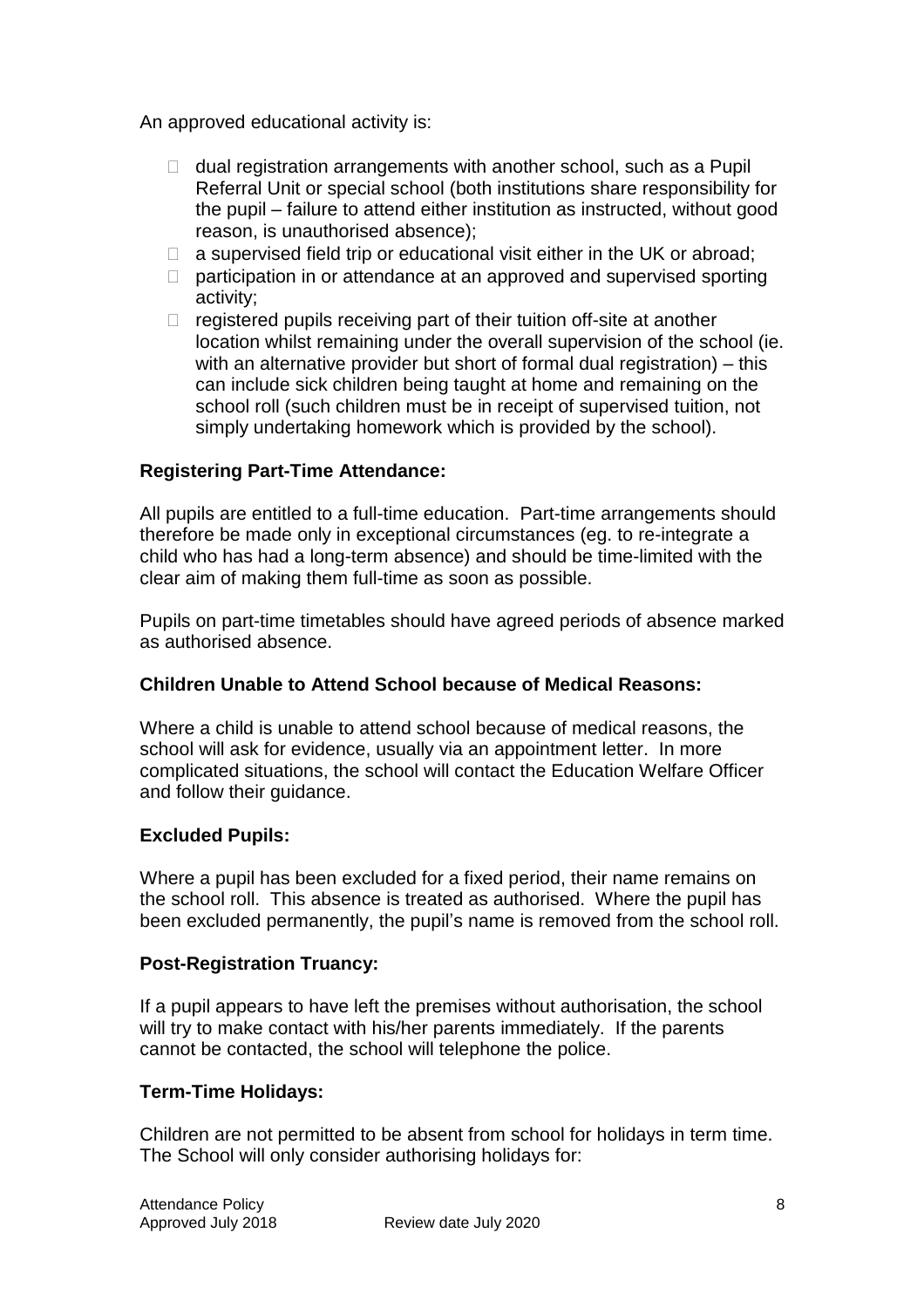- Children whose parents are armed forces personnel on leave from an overseas posting
- A family who needs to spend time together to support each other during or after a crisis.

Requests for holidays for the following reasons will not be authorised:

- Cheaper cost of holiday
- Availability of desired holiday/accommodation
- Family day trips
- Visiting family/friends that have different half terms or holidays
- Overlap with beginning or end of term
- Weddings and honeymoons

The Head Teacher will consider every application individually. The School's policy, in line with government guidance, is NOT to grant a leave of absence for a holiday other than in the most exceptional circumstances. Time off school for family holidays **is not a right**.

An application for a term-time holiday must be made in writing on the appropriate form (See Appendix C), with appropriate evidence, at least two weeks **in advance** of the intended holiday.

The School will **not** authorise a non-medical absence during periods of national tests, i.e. SATS.

The School will **not** authorise a non-medical absence when the overall attendance of the pupil is lower than 95% for both the current and previous academic years.

Where there is a delay in a child/children returning to school following authorised leave of absence (e.g. a delayed flight or extreme weather), each case will be treated on its own merit. The parent must contact the school as soon as possible in such circumstances with the reason for the delayed return to school. The absence will be marked unauthorised until satisfactory evidence is received from the parent of the reason for the delay. It is the parents' responsibility to keep the school as informed as possible.

Delays in returning to school following unauthorised absence will continue to be marked as unauthorised absence unless satisfactory evidence is provided as to the reason for absence.

Additional information with respect to term time holidays can be found in Appendix D.

#### **Extended Leaves of Absence:**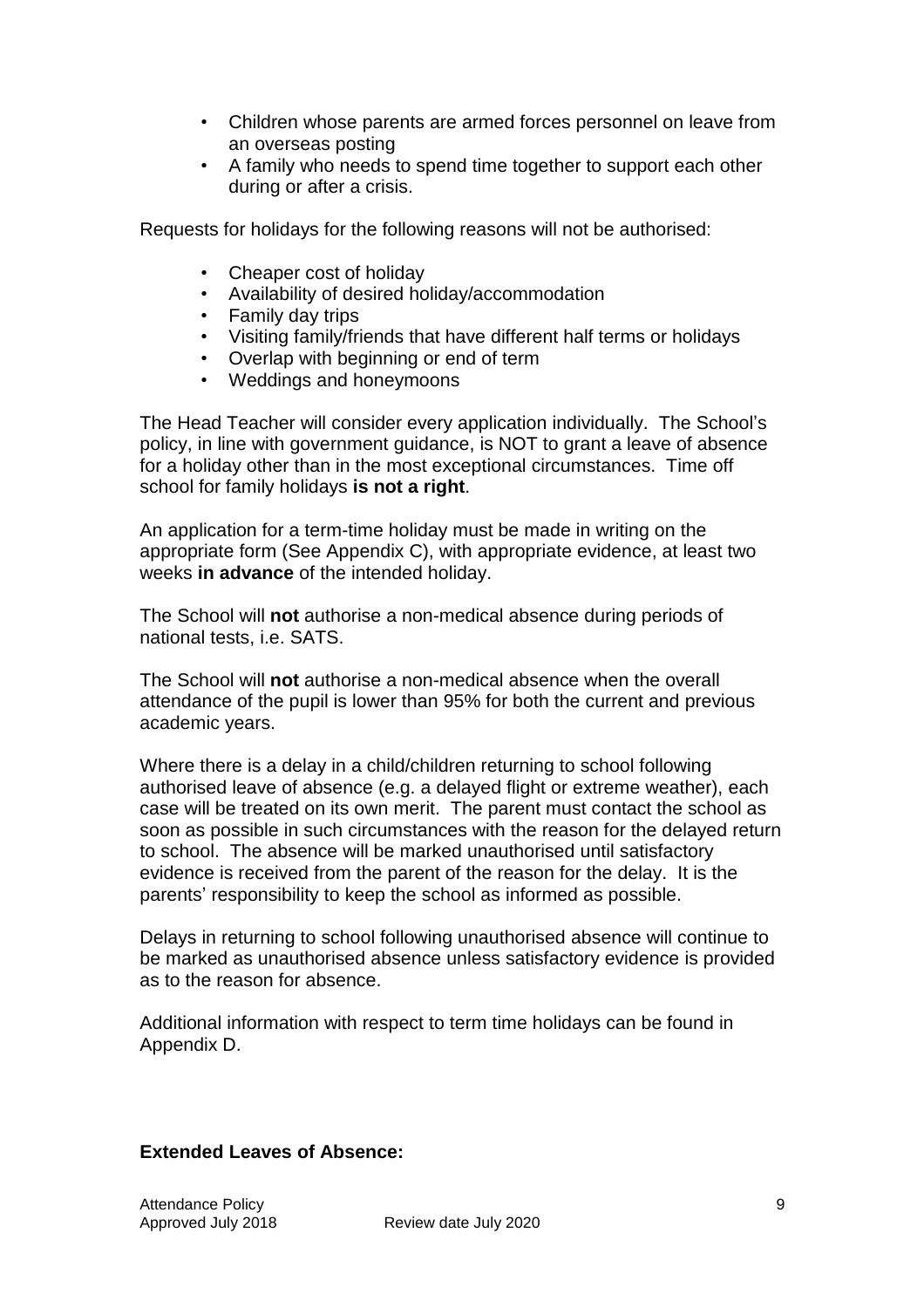In considering requests for absence for extended trips overseas, the School will take account of the following:

- A visit to family overseas can have a very different significance from a normal 'holiday'
- Such visits can be important in terms of children's identity and selfesteem as they grow up
- Parents may feel that the reasons for their visit outweigh the importance of their child's uninterrupted attendance at school (although parents could be encouraged to use the school holiday periods for at least part of their trip)
- The reasons for wishing to make a visit are more difficult, particularly for minority ethnic families where huge distances and high costs are involved
- Where extended leave of absence is granted there will be an expectation that the pupil undertakes some school-set work during this period

#### **Persistent Absenteeism:**

Where there is an emerging pattern to a pupil's absence over a 3 to 4 week period (or sooner if staff are concerned), with or without explanation, the school will invite parents to a meeting to discuss the reasons for the absences. Plans should be put in place with the parents and pupil to resolve any difficulties and improve the attendance within a specified time limit – usually no more than 6 weeks. It will be explained to parents that any future absences will be unauthorised unless there is clear evidence of a good reason for them.

If there continues to be unauthorised absences by the end of the specified time (or sooner if the child is failing to attend school at all), the matter will be referred to the Education Attendance Service.

#### **Systems and Strategies for Managing and Improving Attendance:**

Attendance has a very high profile at the School. Parents are regularly reminded in newsletters and school meetings about the importance of good attendance and its links to attainment. They are also reminded that it is their responsibility to inform the Pupil Administrative team directly, either in person, via the school email or on the school absence line of any absences.

The School has procedures in place for dealing with situations where there are a number of unexplained absences within a week. When this happens, a response slip is sent home to the parents for completion and return.

Where there is an emerging pattern to a pupil's absence over a three to four week period (or sooner if staff are particularly concerned), with or without explanation, the school will contact parents by letter. Plans should be put in place with the parents and pupil to resolve any difficulties and improve the attendance within a specified time limit - usually no more than six weeks. It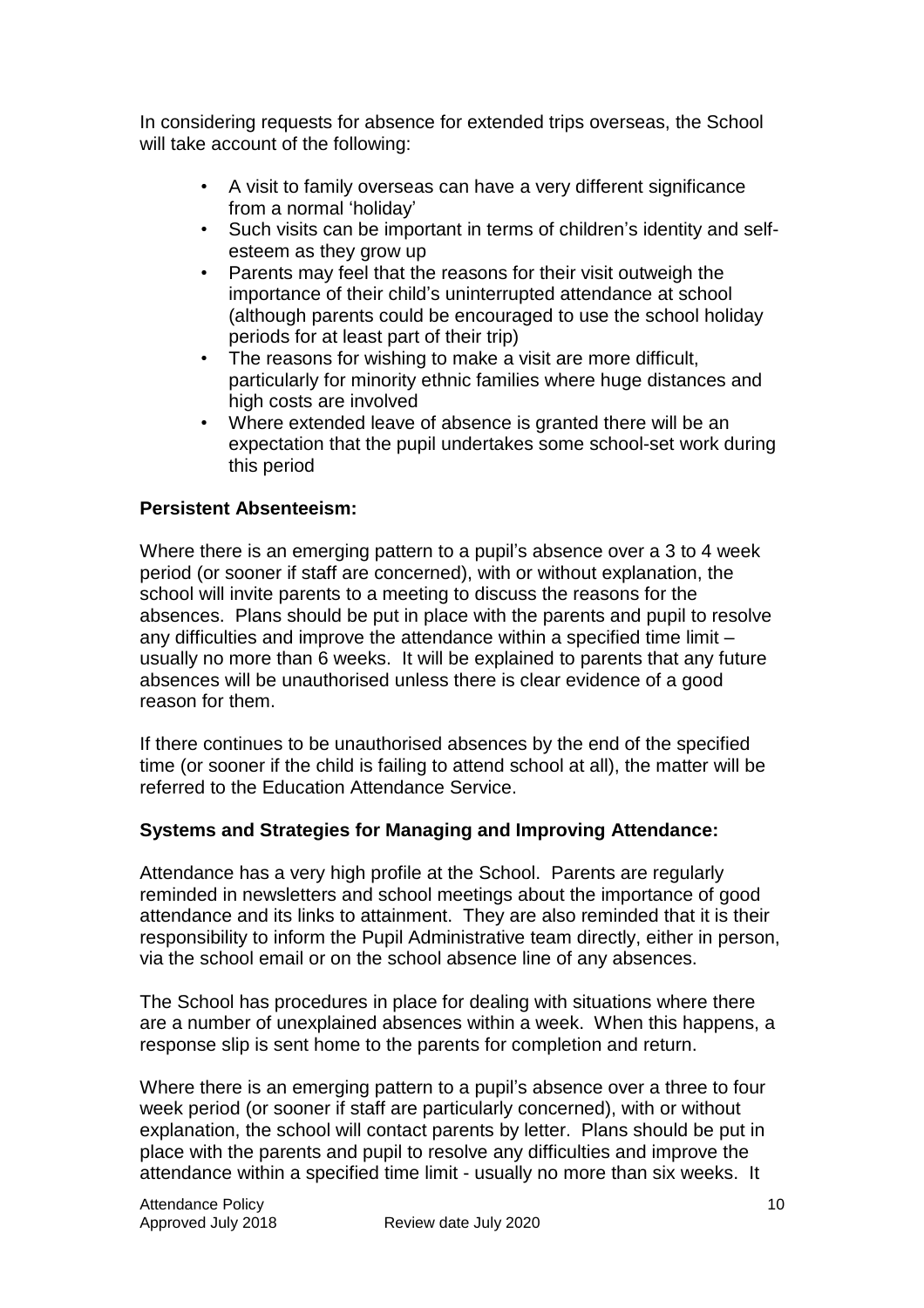will be explained to parents that any future absences will be unauthorised unless there is clear evidence of a good reason for them. If there are 5 unauthorised absences, including lates, a referral to the Education Welfare Officer can be triggered.

#### **Penalty Notice Protocol:**

The School aims to work with parents/carers to improve pupil attendance but will refer pupils to the Education Attendance Service, who may issue a Penalty Notice, where:

- A pupil has taken unauthorised term-time holiday
- A pupil is stopped with parents/carers during a truancy sweep and the absence is not authorised by the school
- A pupil has missed at least 5 sessions (2.5 school days) due to unauthorised absence in a school term (this will include lateness)

In every case, a pupil will have lost a minimum of 5 sessions (2.5 school days) of unauthorised absence during the current term before a referral for a Penalty Notice.

#### **Period of Review:**

This policy should be reviewed every two years.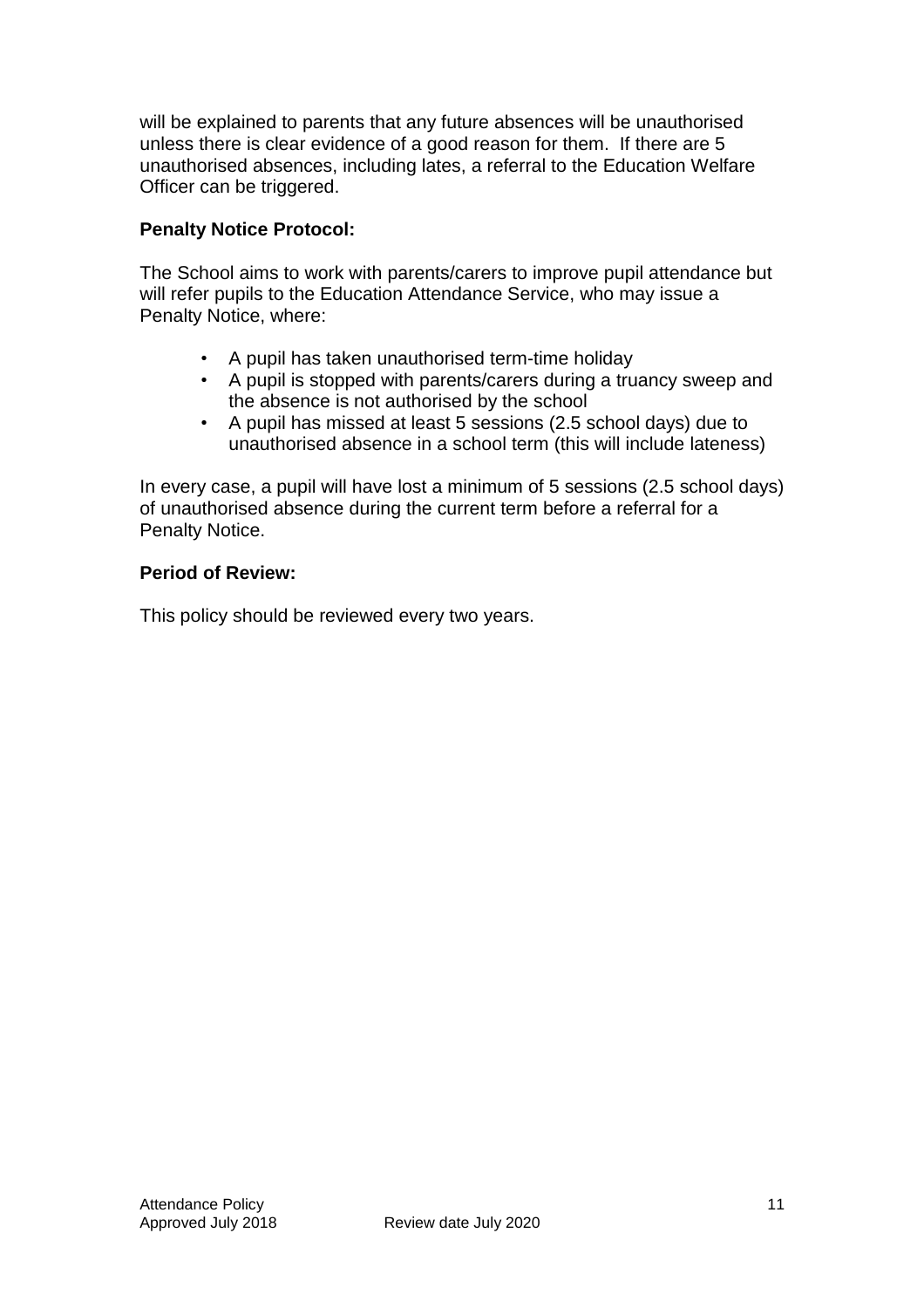## **Appendix A**

#### **Research Showing the Impact Good School Attendance has on a Pupil's Academic Achievement**

| Attendance (%) | Chance of getting 5 A* to C grades at<br><b>GCSE</b> |
|----------------|------------------------------------------------------|
| 94 and above   | Very good                                            |
| 93             | Good                                                 |
| <92            | Fair                                                 |
| <90            | 50%                                                  |
| &88            | 35%                                                  |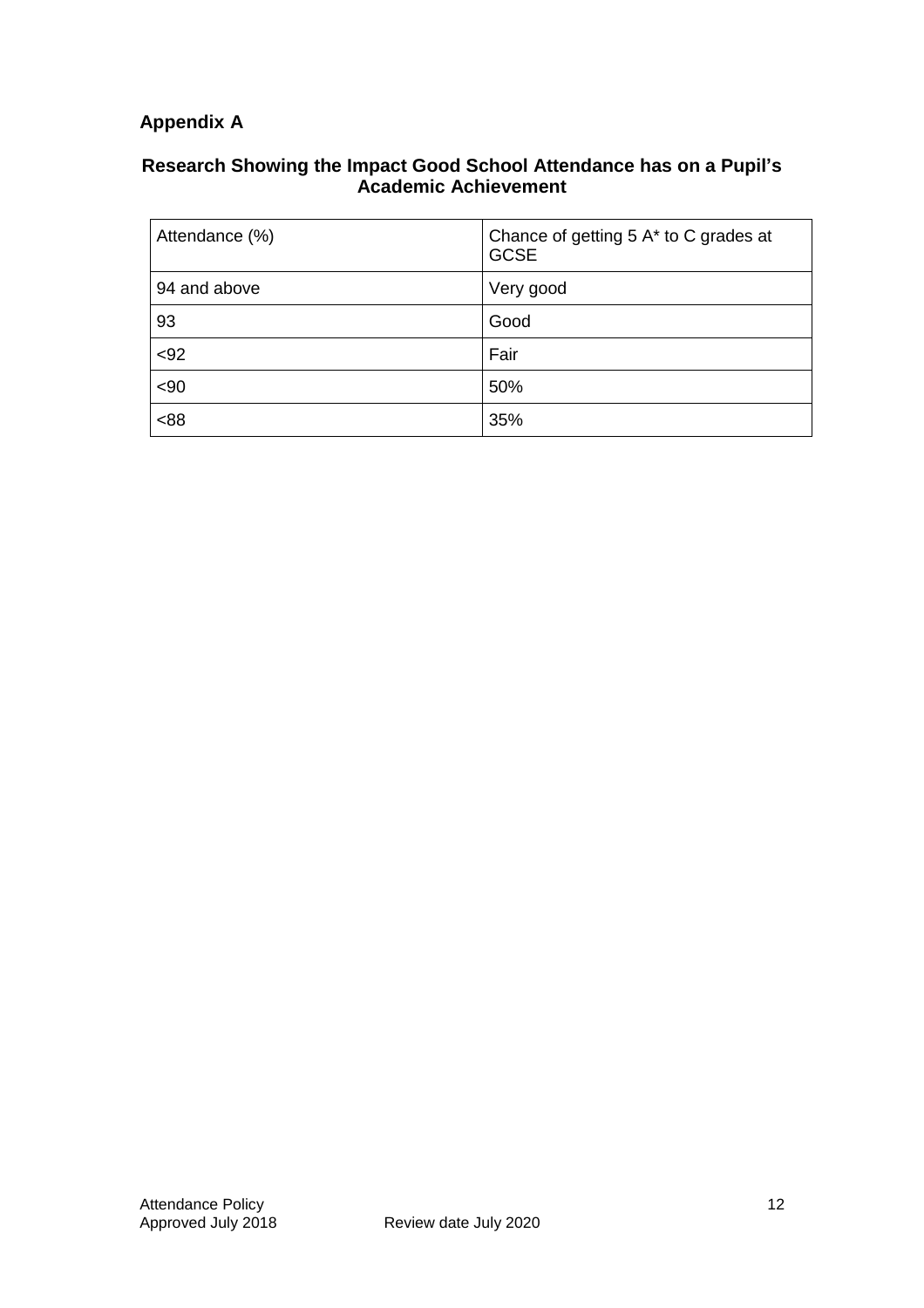## **Appendix B**

## **Register Codes**

| <b>CODE</b> | <b>DESCRIPTION</b>                                                                                | <b>MEANING</b>                     |  |
|-------------|---------------------------------------------------------------------------------------------------|------------------------------------|--|
| I           | Present (AM)                                                                                      | Present                            |  |
| V           | Present (PM)                                                                                      | Present                            |  |
| В           | Educated off site (NOT Dual<br>registration)                                                      | <b>Approved Education Activity</b> |  |
| C           | <b>Other Authorised Circumstances</b><br>(not covered by another<br>appropriate code/description) | Authorised absence                 |  |
| D           | Dual registration (i.e. pupil<br>attending other establishment)                                   | <b>Approved Education Activity</b> |  |
| Е           | Excluded (no alternative provision<br>made)                                                       | Authorised absence                 |  |
| F           | Extended family holiday (agreed)                                                                  | Authorised absence                 |  |
| G           | Family holiday (NOT agreed or<br>days in excess of agreement)                                     | Unauthorised absence               |  |
| н           | Family holiday (agreed)                                                                           | Authorised absence                 |  |
| п           | Illness (NOT medical or dental etc.<br>appointments)                                              | Authorised absence                 |  |
| J           | Interview                                                                                         | <b>Approved Education Activity</b> |  |
| L           | Late (before registers closed)                                                                    | Present                            |  |
| Μ           | Medical/Dental appointments                                                                       | Authorised absence                 |  |
| N           | No reason yet provided for absence                                                                | Unauthorised absence               |  |
| O           | Unauthorised absence (not covered<br>by any other code/description)                               | Unauthorised absence               |  |
| P           | Approved sporting activity                                                                        | <b>Approved Education Activity</b> |  |
| R           | Religious observance                                                                              | Authorised absence                 |  |
| S           | Study leave                                                                                       | Authorised absence                 |  |
| Τ           | <b>Traveller absence</b>                                                                          | Authorised absence                 |  |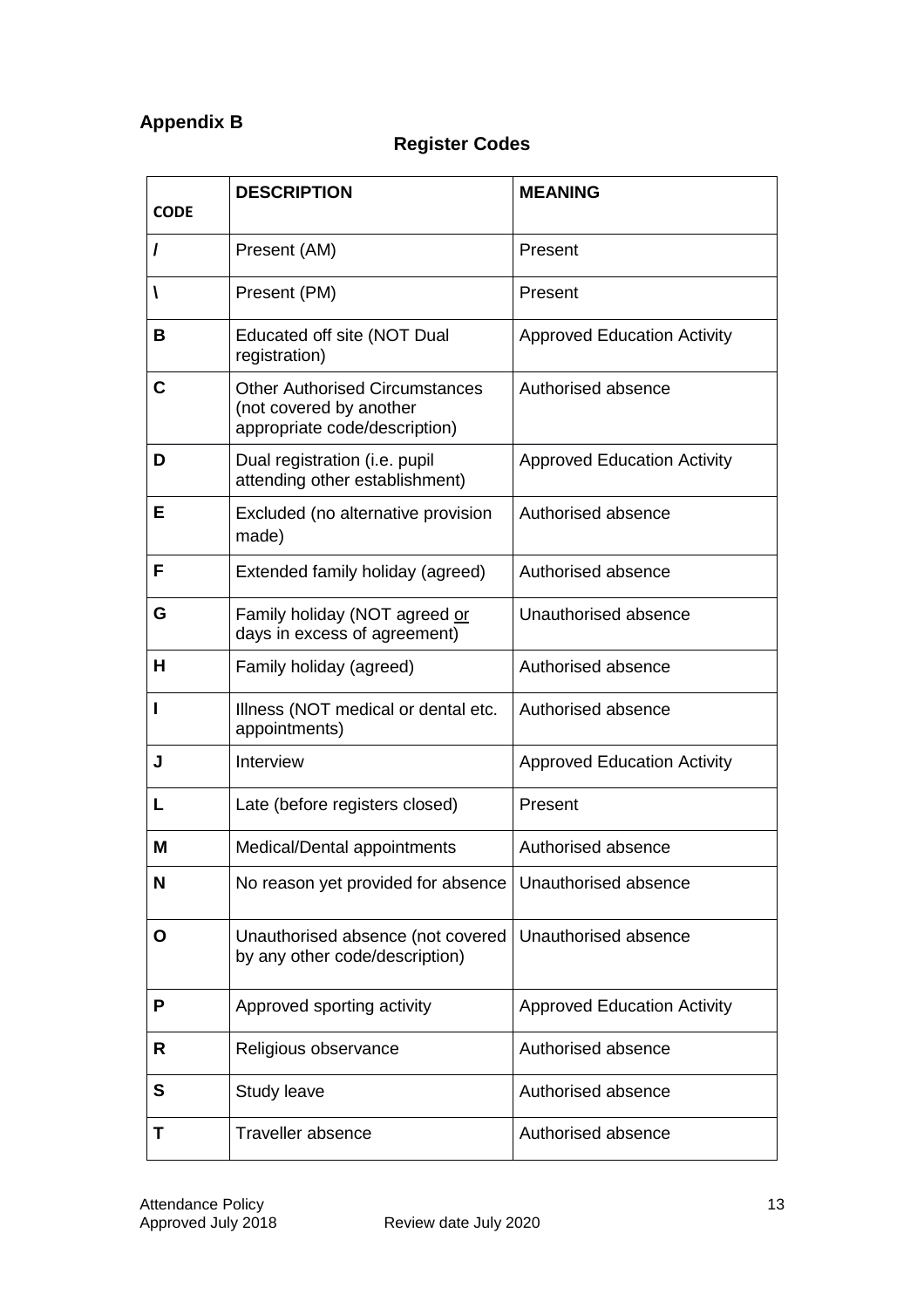| U | Late (after registers closed)        | Unauthorised absence                   |  |
|---|--------------------------------------|----------------------------------------|--|
| v | Educational visit or trip            | <b>Approved Education Activity</b>     |  |
| W | Work experience                      | <b>Approved Education Activity</b>     |  |
| X | Non-compulsory school age<br>absence | Not counted in possible<br>attendances |  |
|   | Enforced closure                     | Not counted in possible<br>attendances |  |
| z | Pupil not yet on roll                | Not counted in possible<br>attendances |  |
| # | School closed to pupils              | Not counted in possible<br>attendances |  |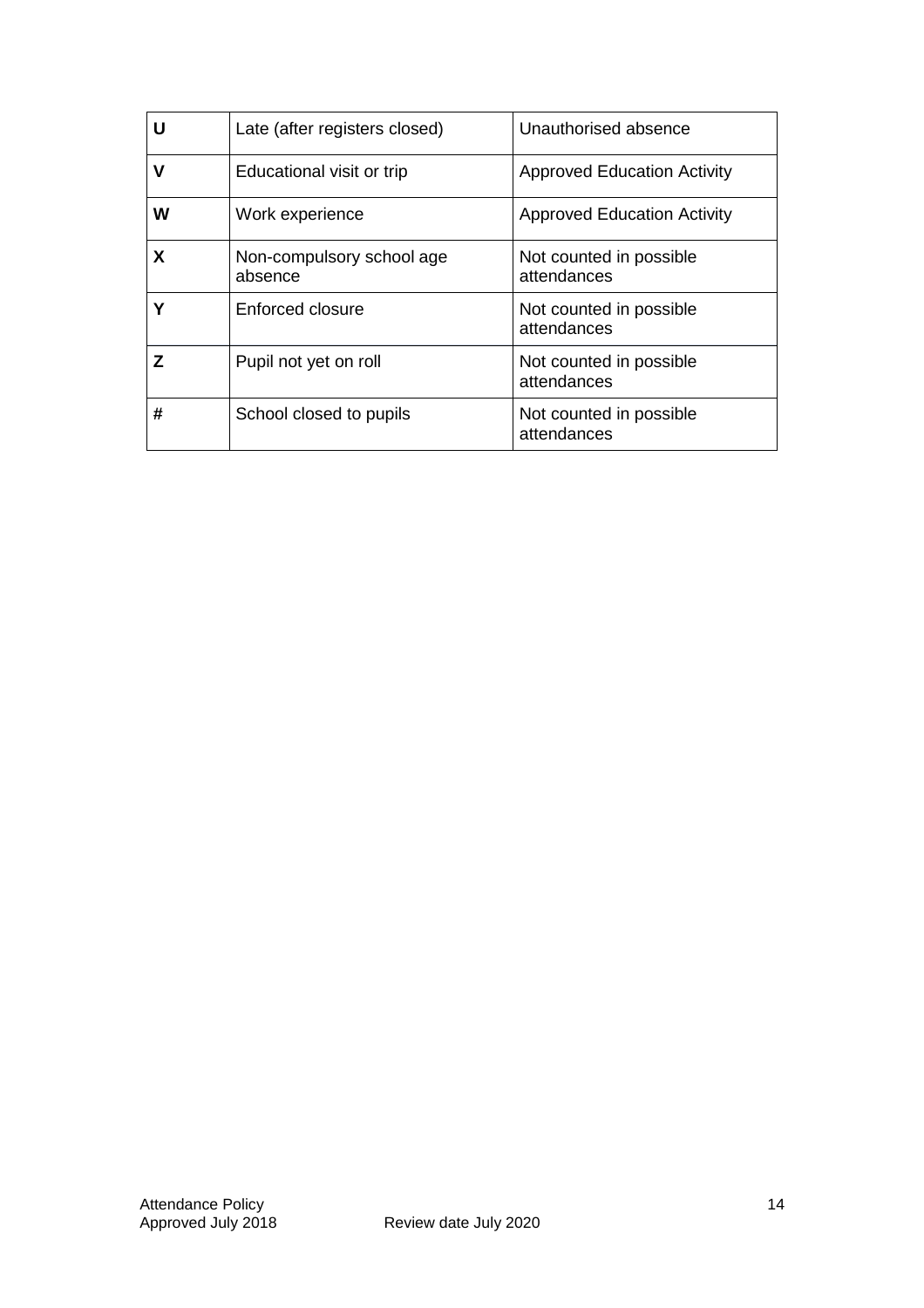#### **Appendix** C



Gislingham CEVCP Hartismere High Mellis CEVCP Occold CP Palgrave CEVCP St Botolphs CEVCP St Edmunds CP St Peter & St Paul CEP Stoke Ash CP Thorndon CEVCP Wortham CP

#### **Absence Request Form**

#### **APPLICATION FOR LEAVE OF ABSENCE FOR A HOLIDAY FOR A SCHOOL PUPIL WITHIN THE HARTISMERE PYRAMID OF SCHOOLS**

#### **The Education (Pupil Registration) (England) Regulations 2006**

**Important Information For Parents/Carers**

The Education (Pupil Registration) (England) Regulations 2006 state that a pupil may be granted leave of absence from their school to enable them to go away on holiday where:

- $\Box$  An application has been made in advance to the proprietor by a parent with whom the pupil normally resides; and
- $\Box$  The proprietor, or a person authorised by the proprietor considers that leave of absence should be granted due to the special circumstances relating to that application.

#### **Please note that**

- When considering whether to authorise a holiday request, your child's current attendance record will be taken into consideration.
- Authorisation during examination periods or for a pupil who has been on roll for less than 6 weeks, is very unlikely to be granted except in **highly** exceptional circumstances
- Any requests for **extended leave** will require an interview with a senior member of school staff and only in **highly** exceptional circumstances will such leave be authorised.

**To be completed by Parent/Guardian**

To: Head teacher of St.Peter & St.Paul CE Primary School

I understand that your decision will be taken after considering

- $\alpha$ ) the impact the absence will have on his/her education
	- $\beta$ ) the child's previous attendance record

I, being the Parent/Guardian of the child detailed below, request that you consider allowing my child to be absent from school.

Name of Child……………………………………………………………Date of Birth………………….Class…….

Requested Period of Absence: From………………………………………………………………………………..

To……………………………………………………………………………………

Reason for

Absence……………………………………………………………………………………………………

Signature of Parent/Guardian…………………………………………………………………………………………

**To be completed by Class Teacher/Senior Leadership Team**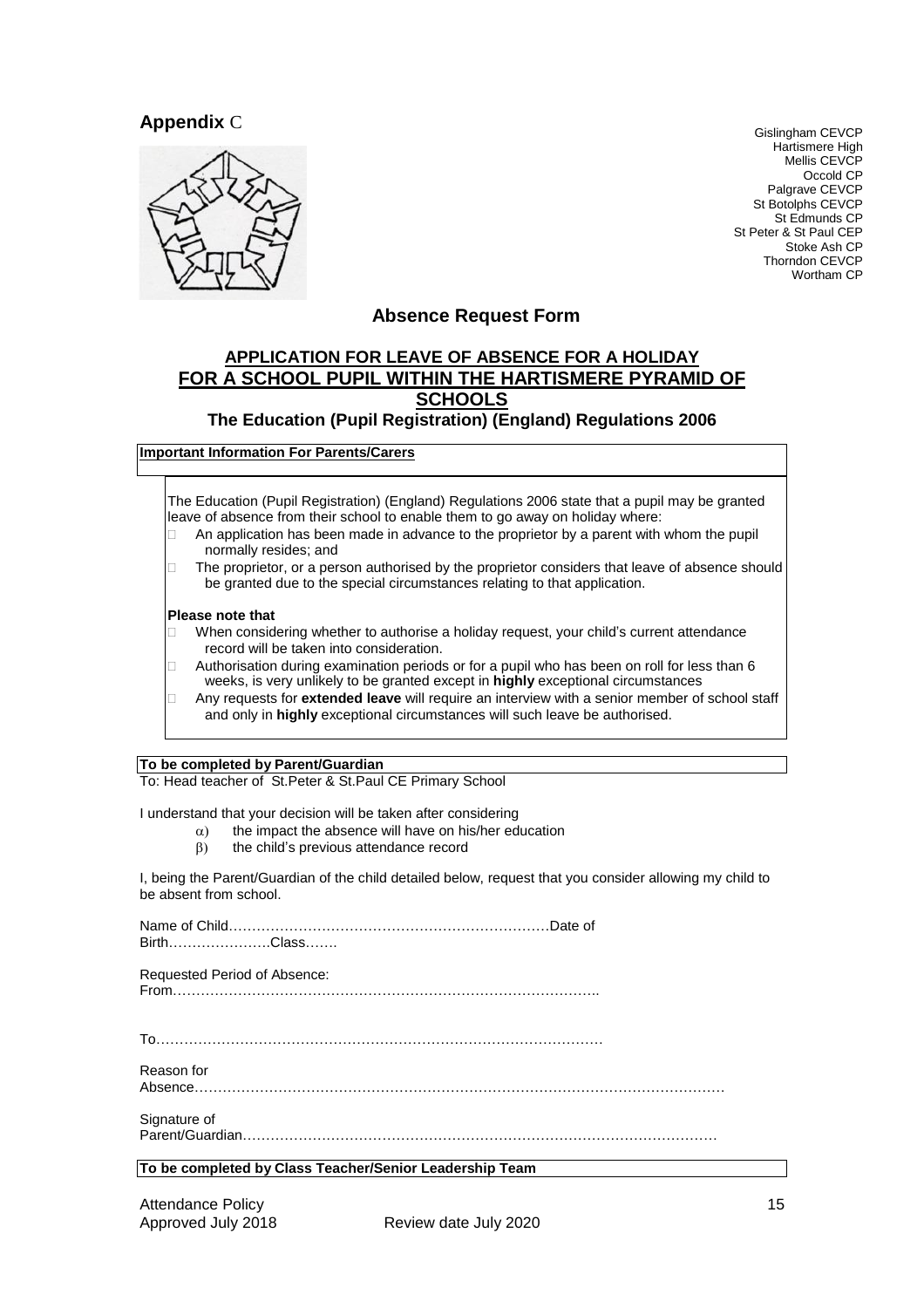| Do you have concerns about the number of absences this year and/or any holidays taken? Yes/No |        |  |  |  |
|-----------------------------------------------------------------------------------------------|--------|--|--|--|
| Do you have concerns that this holiday will impact on their education?                        | Yes/No |  |  |  |
| Do you have concerns about the pupil having time off?                                         | Yes/No |  |  |  |
| To be completed by Headteacher                                                                |        |  |  |  |
| Class                                                                                         |        |  |  |  |
| Leave of Absence has/has not been granted for your child as requested.                        |        |  |  |  |
|                                                                                               |        |  |  |  |

<u>Head teacher's comments:</u> The School and Governors are concerned to improve pupil attendance and wish to discourage families from taking holidays during term time, due to the impact it has on learning. Thank You.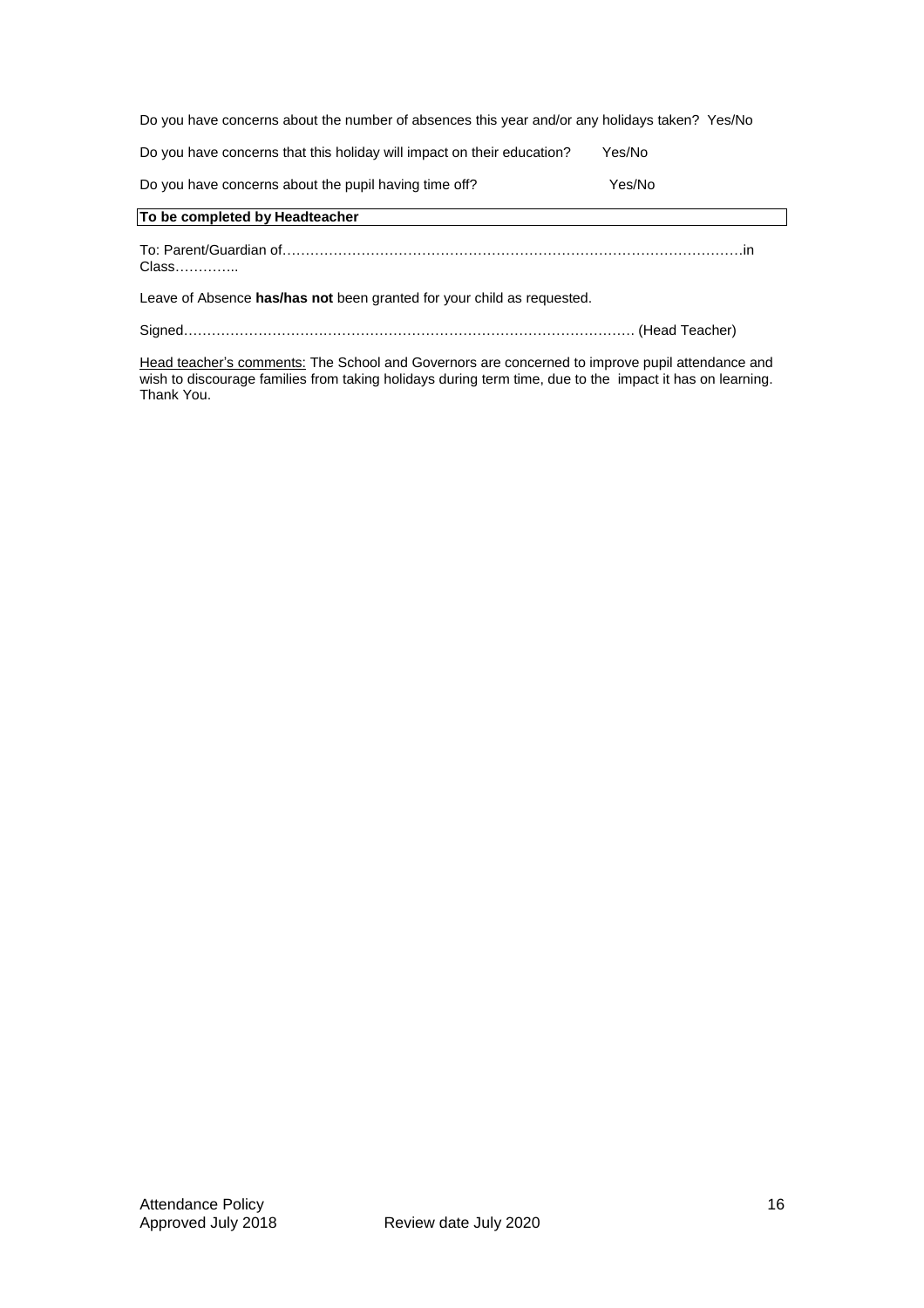#### **Appendix D**

#### **Additional Information on Term Time Holidays**

**As a parent/carer, you can demonstrate your commitment to your child's education by, whenever possible, taking your holidays during school holidays. If you take your child on holiday in term time without the prior approval of the school, you may be liable for a £60 Penalty Notice per parent per child, rising to £120 per parent per child, if not paid within 21 days.**

## **The Facts**

We recognise that it is often expensive to take a holiday during school breaks and that is why some parents may ask for term-time leave for their child. However, it is important that parents carefully consider the implications of taking their child out of school during term time.

Research suggests that children who are taken out of school may never catch up on the work they have missed. This may affect test results. Children who struggle with English or Mathematics may also find it even harder to cope when they return to school, while younger children may find it difficult to renew friendships with their classmates.

## **The Law**

The law does not say that parents have an automatic right to take their child out of school for holidays during term-time. However, in **exceptional** circumstances school may authorise, in advance, requests for periods of leave. The request for leave must come from a parent with whom the child normally resides.

If a child then stays away from school for more than any authorised period this must be recorded as unauthorised absence and could be quoted in a prosecution for poor attendance.

#### **The law requires schools to be open to pupils for 190 days each year, and every day is important. Please help them not to miss any of this valuable time.**

#### **Authorised Absences include:**

- o Genuine illness
- o Unavoidable medical/dental appointments (but try to make these after school if at all possible)
- o Days of religious observance
- o Exceptional circumstances, such as bereavement
- o Seeing a parent who is on leave from an armed forces overseas deployment

#### **Unauthorised Absences include:**

- o Any type of shopping
- o Looking after brothers, sisters or unwell parents
- o Minding the house
- o Birthdays
- o Resting after a late night
- o Relatives visiting or visiting relatives
- o Holidays